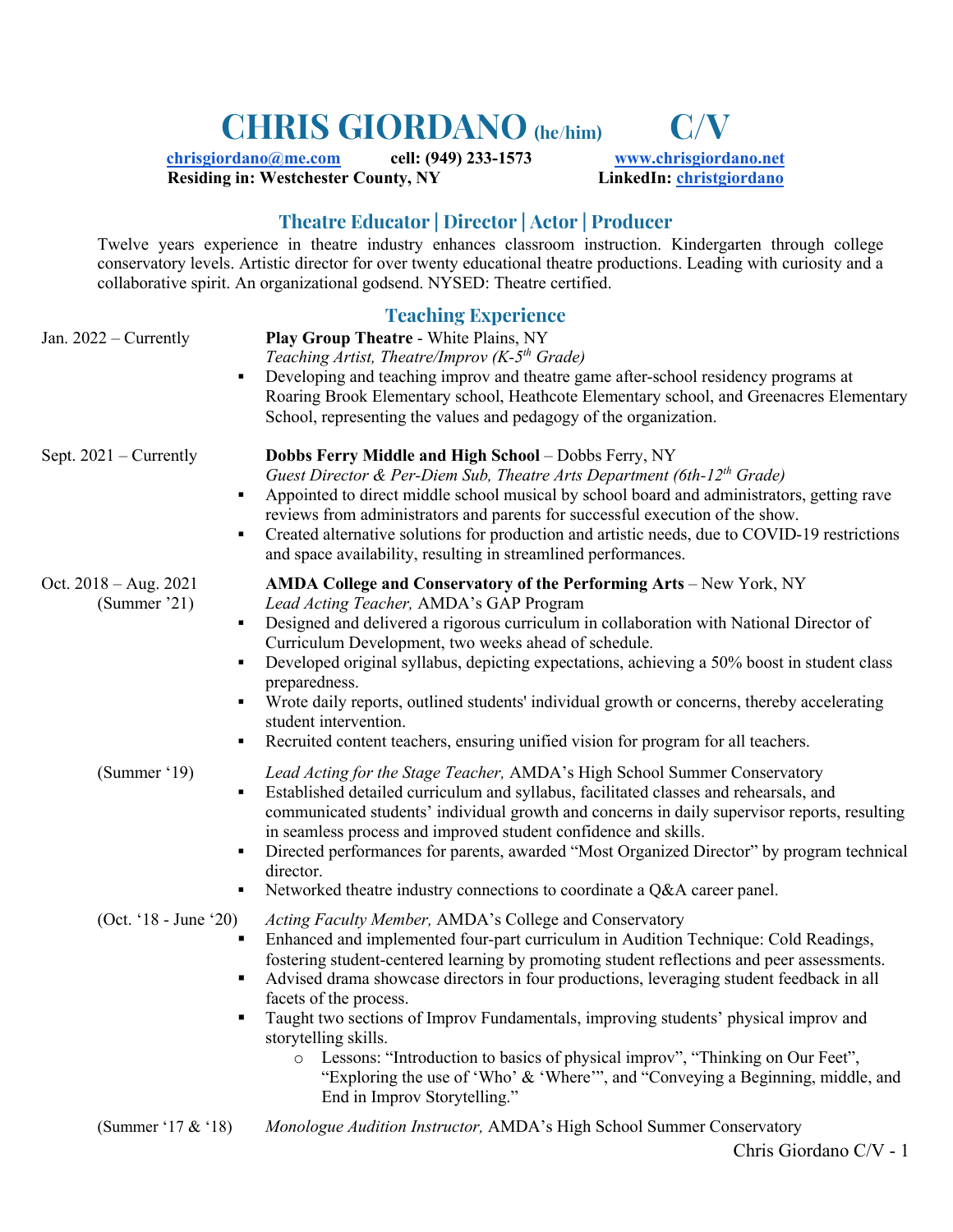|                        | Designed and taught three-part curriculum, exploring basic acting techniques with<br>monologues, assigning appropriate material accenting actors' personalities and strengths, for<br>135 students.<br>Content: exploring basic acting foundations on selecting $\&$ applying technique with<br>$\circ$<br>monologues. Including, lecturing basics of script analysis (objectives, tactics,<br>obstacles, beats, & stakes) and emotional recall techniques (highlighting Stanislavski,<br>Meisner's Method, & Chekhov's Physiological Gesture)                                                                                                                                                                                                                                                                                                                                                                                                                                                                                                                                                                                                          |
|------------------------|---------------------------------------------------------------------------------------------------------------------------------------------------------------------------------------------------------------------------------------------------------------------------------------------------------------------------------------------------------------------------------------------------------------------------------------------------------------------------------------------------------------------------------------------------------------------------------------------------------------------------------------------------------------------------------------------------------------------------------------------------------------------------------------------------------------------------------------------------------------------------------------------------------------------------------------------------------------------------------------------------------------------------------------------------------------------------------------------------------------------------------------------------------|
| Sept. 2020 - June 2021 | Todd Elementary School - Briarcliff Manor, NY<br>Teaching Assistant, 4th Grade General Education<br>Managed and facilitated the learning for two-class cohorts.<br>٠<br>Guided individual and small group reteaching and support for reading, writing, math, and<br>٠<br>science to students with a wide range of abilities.<br>Informed direct observations of instruction and learning offered actionable feedback to the<br>$\blacksquare$<br>main teacher and support services, working with colleagues to create responsive learning<br>opportunities, leading to student growth.<br>Planned lessons with clear learning objectives, meeting NYC Theater Blueprint and state<br>$\blacksquare$<br>learning standards and ensuring students had hands-on experiences through arts integration.<br>Corrected student work, providing student feedback, collaborating with headteacher to meet<br>٠<br>students' learning needs.<br>Led effort to restructure classroom library, resulting in a library with more diverse appeal and<br>٠<br>increased circulation of materials.                                                                      |
| Oct.2019 - Mar. 2020   | <b>KJK Productions - Westchester, NY</b><br>Assistant Director/Choreographer, After-School Musical Intensives (Grades 1-5)<br>Asst. Directed/Choreographed for three productions, "Disney's Aladdin Jr." at Parsons<br>$\bullet$<br>Elementary School and "Roald Dahl's Willy Wonka Jr." at Trinity Elementary School,<br>supporting director in casting, auditions, blocking, choreography, rehearsal reflections,<br>assessments, and modifications observations.<br>Led and coordinated parent volunteers for backstage crews.<br>$\bullet$                                                                                                                                                                                                                                                                                                                                                                                                                                                                                                                                                                                                          |
| Sept. 2017 – Mar. 2020 | 92nd Street Y, New York, NY<br>Musical Theatre Teaching Artist<br>Developed and taught 5 <sup>th</sup> grade in-school residency program for three years. Directed, wrote,<br>$\blacksquare$<br>and choreographed original script for parent and school performance, meeting needs of<br>parents, teachers, and staff. Projects consist of ethnodrama work, student adaptations, and use<br>of imagination.<br>Including: "One World, Our Journey" (2 classes, 20 Sessions) at P.S. 527. Directed,<br>$\circ$<br>wrote, and choreographed original script using musical theatre material, based on<br>interviews conducted by 50 students. Choreographed: "There's Gotta Be Something<br>Better Than This" (Sweet Charity), "Bright Star" (Bright Star), "Ease on Down the<br>Road", "Brand New Day" (The Wiz), & "We Tell the Story" (Once on This Island).<br>Subbed 5 <sup>th</sup> grade classes, choreographing: "Supercali" (Mary Poppins) & "Green Eggs<br>$\blacksquare$<br>in Ham" (Seussical).<br>Researched and supervised three-class field trips to The New Victory Theatre, connecting<br>п<br>class concepts to real-world applications. |
| $May - June 2018$      | Jamaica Center for Arts & Learning - Queens, NY<br>Theatre Teaching Artist, CASA program (Grades 4-5)<br>Correlated curriculum discussion with Education Director, demonstrating thoughtful<br>$\blacksquare$<br>assessments and modifications.<br>Prepared P.S. 86 students for public performance, exhibiting best work.<br>٠                                                                                                                                                                                                                                                                                                                                                                                                                                                                                                                                                                                                                                                                                                                                                                                                                         |
| Jan. - Dec. 2017       | Inside Broadway, New York, NY<br>Theatre Teaching Artist, In School Residencies and CASA programs (Grades 3-12)                                                                                                                                                                                                                                                                                                                                                                                                                                                                                                                                                                                                                                                                                                                                                                                                                                                                                                                                                                                                                                         |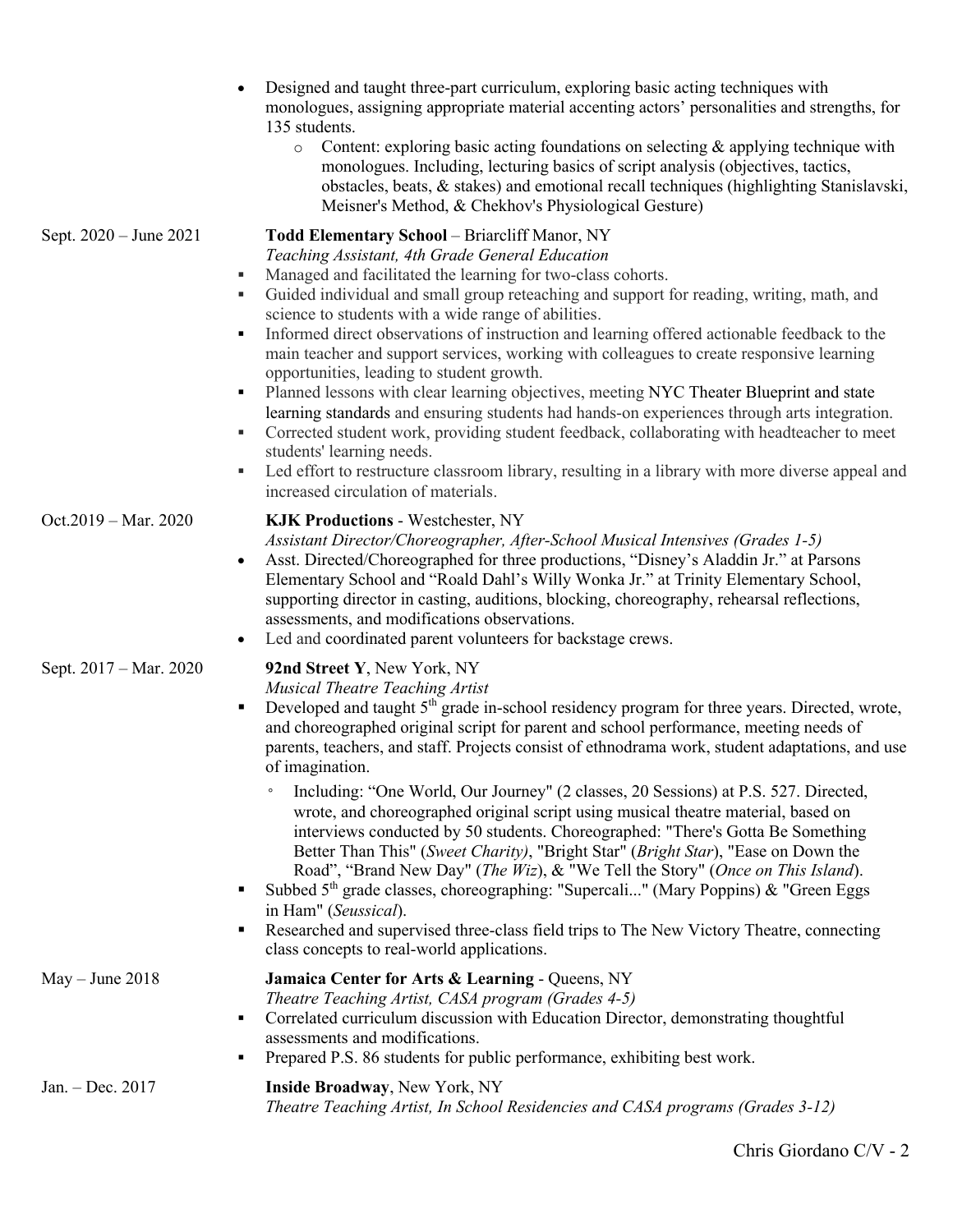|                        | Taught an Improv residency in non-theatre transfer school setting, increasing student<br>٠<br>attendance by 40%.                                                                                                                                                                                                                                                                                                                                                                                                                                                                                                                                                                                                                                                                                                                                                                                                                                    |
|------------------------|-----------------------------------------------------------------------------------------------------------------------------------------------------------------------------------------------------------------------------------------------------------------------------------------------------------------------------------------------------------------------------------------------------------------------------------------------------------------------------------------------------------------------------------------------------------------------------------------------------------------------------------------------------------------------------------------------------------------------------------------------------------------------------------------------------------------------------------------------------------------------------------------------------------------------------------------------------|
|                        | Facilitated 3rd-grade residencies for three years with 120 students per year, receiving praise<br>п<br>from 95% of classroom teachers and administrators for well-operated process and polished<br>product.                                                                                                                                                                                                                                                                                                                                                                                                                                                                                                                                                                                                                                                                                                                                         |
|                        | Directed, wrote, choreographed original Dr. Seuss adaptations: What Pet Should I<br>$\circ$<br>Get? I'm Not Getting Up Today, Horton Hears A Who, and The Lorax.<br>Choreographed: "Beautiful City" (Godspell), "Day with The Cat-in-the-Hat", "Alone<br>in the Universe", "It's Possible", & "Green Eggs in Ham" (Seussical).<br>Modified instructions and goals for D75 school, increasing inclusion of students with special<br>needs.<br>Devised musical, integrating social studies unit study, celebrating student heritage and<br>п<br>community culture with 120 4th and 5th-graders, mentoring student-driven community                                                                                                                                                                                                                                                                                                                    |
|                        | interviews regarding the immigrant experience.<br>Choreographed: "There's Gotta Be Something Better Than This" (Sweet Charity),<br>$\circ$<br>"Bright Star" (Bright Star), "Follow That Dream" (All Shook Up), "Brand New Day"                                                                                                                                                                                                                                                                                                                                                                                                                                                                                                                                                                                                                                                                                                                      |
|                        | (The Wiz), "We Tell the Story" (Once On This Island), "Carnival Del Barrio" (In The<br>Heights).<br>Directed and choreographed "Jellicle Cats on Parade," a TYA version of the musical CATS,<br>$\blacksquare$<br>for 2nd-grade CASA grant program at P.S. 45.                                                                                                                                                                                                                                                                                                                                                                                                                                                                                                                                                                                                                                                                                      |
| June 2017              | TexARTS, Lakeway, TX<br><b>Guest Theatre Production Director</b><br>Directed "Disney's The Little Mermaid Jr.," collaborating with professional design team,<br>٠<br>creating cohesive production vision and performance, endowing 100% student responsibility<br>on stage and backstage.<br>Designed and facilitated a week-long "Moana Camp" exposing process drama techniques to<br>$\blacksquare$<br>students and assistants, creating a performance share for parents.                                                                                                                                                                                                                                                                                                                                                                                                                                                                         |
| Mar. - June 2018       | <b>Brooklyn Acting Lab, Park Slope, NY</b><br><b>Teaching Artist</b><br>Directed "Seussical Jr.," organizing a formal rehearsal schedule, promoting collaboration<br>ш<br>with students on 70% of staging and choreography maintaining cohesive production vision.<br>Led Storybook Theatre at P.S. 9 and P.S. 10 and Musical Theatre at P.S. 107, teaching<br>٠<br>afterschool residency programs, submitting lesson plans and class reflections each week.<br>Aided director of "Into the Woods Jr.," and "Musical Showcase" in casting, blocking, stage<br>п<br>pictures, and choreography while executing modifications.<br>Coordinated full day process drama-based programming. Using process drama techniques<br>٠<br>to create an original story with elementary aged actors, to later be performed for parents.<br>Assistant stage managed "Disney's Alice in Wonderland Jr.," helping with quick changes<br>٠<br>and backstage etiquette. |
| Sept. 2014 - Dec. 2014 | Kidville, Upper West Side, NY<br>Dance Instructor<br>Exhibited full personality, bringing a high level of enthusiasm to each class while following<br>٠<br>Kidville's guidelines, and curriculum as an assistant dance teacher in Ballet, and lead teacher<br>for Hip Hop Dance with a focus on social skills, fun, and wellbeing of students.                                                                                                                                                                                                                                                                                                                                                                                                                                                                                                                                                                                                      |
| Summer 2013            | Camp Broadway, New York, NY<br>Teaching Artist/Performer<br>Guided students throughout final presentation, pacing all choreographic staging and musical<br>п<br>rehearsals and workshops, while encouraging students to give best performance.<br>Toured camp to Jacksonville, FL, Providence, RI, Atlanta, GA, & Buffalo, NY.<br>$\circ$<br>Performed leading role in The Pajama Game with 50 $3rd$ -7 <sup>th</sup> graders.<br>$\circ$                                                                                                                                                                                                                                                                                                                                                                                                                                                                                                           |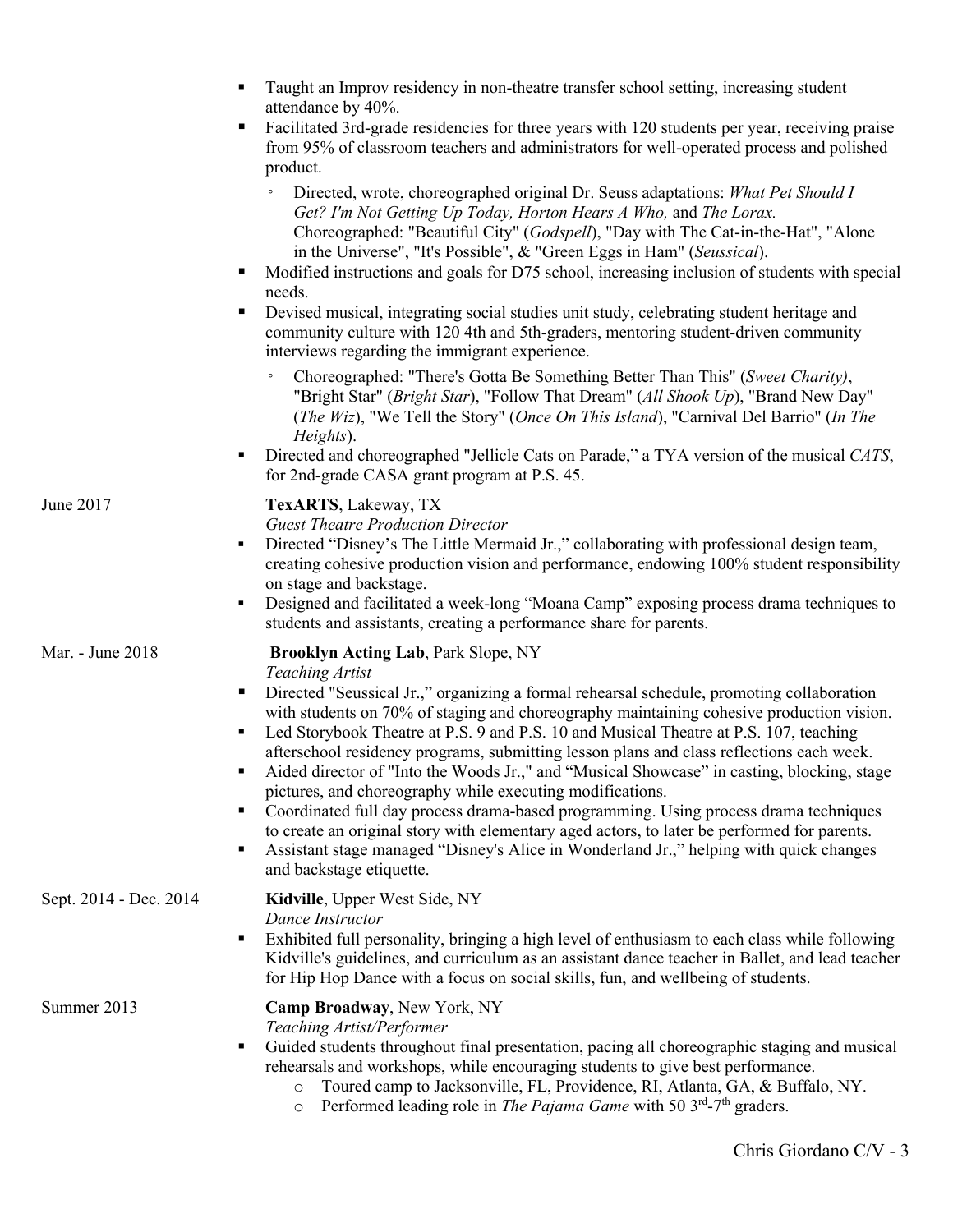|                       | Prepared for program by attending all scheduled meetings and rehearsals. Learned music,<br>choreography, and dialogue prior to the beginning of the program.<br>Communicated positively all program correspondence to students, families, and presenters,<br>٠<br>and monitored students during breaks and transitions.                                                                                       |
|-----------------------|---------------------------------------------------------------------------------------------------------------------------------------------------------------------------------------------------------------------------------------------------------------------------------------------------------------------------------------------------------------------------------------------------------------|
| Summer 2011           | The Putney School, Putney, VT<br>Musical Theatre Instructor, Theatre Apprentice, and Dorm Head<br>Administered three musical theatre workshops, teaching choreographed numbers, song<br>٠<br>analysis, audition technique, enriching dance numbers to meet needs of ELL students.                                                                                                                             |
|                       | Teaching combos: "You Can't Stop the Beat" (Hairspray), Mein Herr (Cabaret),<br>$\circ$<br>"We're All in This Together (Disney's High School Musical), "I Hope I Get It" (A<br>Chorus Line).                                                                                                                                                                                                                  |
|                       | Assisted main instructor in theatre and playwriting classes, leading activities in dance,<br>٠<br>character work, and stage combat.<br>Served as co-head of a dormitory, supervising in-dorm activities and student camping trips.<br>٠                                                                                                                                                                       |
| Summer 2007           | Boys and Girls Club, San Juan Capistrano, CA<br><b>Summer Program Theatre Director</b>                                                                                                                                                                                                                                                                                                                        |
|                       | Developed first specialize, month-long theatre summer program called "Catch A Rising<br>$\blacksquare$<br>Star" for ages 7-12.<br>Managed a team of high school & college students, coordinating visiting artist schedule<br>п                                                                                                                                                                                |
|                       | and touring Broadway productions field trips.                                                                                                                                                                                                                                                                                                                                                                 |
| Freelance             | <b>Musical Theatre Workshops (Multiple Locations)</b><br>Masterclass Instructor<br>Kent School, Kent, CT - Taught four-hour musical theatre seminar. Led warm-ups, and<br>٠<br>cross-the-floors. Students learned combination to "Ease on Down the Road" (The Wiz) &                                                                                                                                          |
|                       | "You Can't Stop the Beat" (Hairspray), and four-character centers of the body (head,<br>heart, gut, and pelvis); voice and movement work, utilizing character to an open scene.<br>Dana Hills High School, Dana Point, CA - Led 9th grade musical theatre class,<br>$\blacksquare$<br>including warm up, dance combination, & theatre games. Monologue coaching for<br>Actor's Repertory class.               |
|                       | Marco Forster Middle School, San Juan Capistrano, CA - Choreographed "Be Our<br>п<br>Guest" (Disney's Beauty and the Beast) for 30 students, $6^{th}$ - $8^{th}$ grade.                                                                                                                                                                                                                                       |
| Sept. $-$ Dec. 2021   | <b>Student Teaching Experience</b><br>Dobbs Ferry Middle & High School - Dobbs Ferry, NY<br>Created and conducted differentiated curriculum, accommodating special needs students, and<br>meeting individual learning styles and preferences.<br>Developed assessments using NYP standards, resulting in stronger feedback and revisions<br>$\bullet$<br>from 92% of students.                                |
|                       | Organized and digitized the school's chorus library, creating a cleaner learning environment.<br>$\bullet$<br>Coached students vocally in musical theatre repertoire, resulting in successful high school<br>$\bullet$<br>and college auditions for students who didn't have access to outside coaching.                                                                                                      |
| Jan. - May 2018       | New York Film Academy's Musical Theatre Conservatory, New York, NY<br>Originated three lessons on crafting story structures, combining tableaux and musical theatre<br>٠<br>technique for a Musical Theatre exploratory studio class, which increased student's creativity<br>resulting in stronger performances.<br>Shared assessments and modifications on student development and curriculum, thereby<br>٠ |
| Oct. 2017 - Jan. 2018 | strengthening overall class instruction.<br>Lifetime Arts, Brooklyn, NY<br>Completed the Creative Aging Mentorship Program as a Teaching Artist Mentee.<br>٠<br>Analyzed best practices on assessments and modifications when teaching older adults.<br>٠<br>Led lesson plan, adapting memoir storytelling into lyrics structures.                                                                            |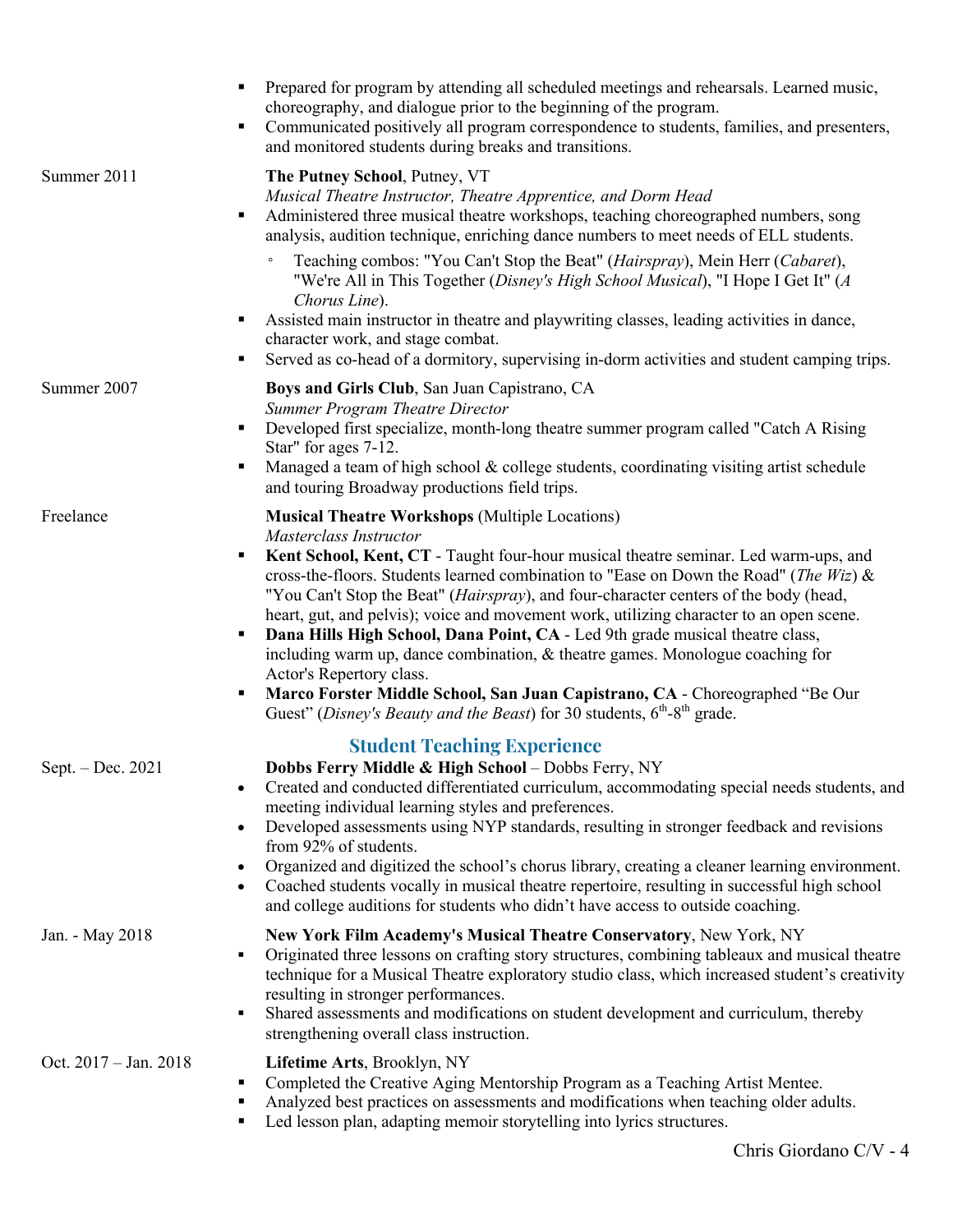# **Arts Administration and Management Experience**

Feb. 2017 – June 2020 **Theatre Now New York**, New York, NY

*Producing Director* (*1st year as Managing Director*)

- Initiated production handbook covering policies and procedures. which ensure event's successful and smooth execution
- Executed and coordinated contract negotiations for all volunteers and production personnel, including 30 writing teams & directors, and over 100 equity & non-equity actors and personnel, reducing contract execution time by a week.
- § Inducted an inclusive and diverse committee of adjudicators for selections and served as Adjudicator for festival submissions.
- § Secured Merkin Hall as a venue, negotiating discounts while ensuring continuation and enhancement of services.
- Enlisted industry professionals for judging panel consisting of casting directors, Broadway composers, literary managers, producers elevating visibility of organization.
- § Strengthened artist relationships, web content, and grant applications by editing 33 video production reels.
- Curated and edited first anthology of 25 short musicals, overseeing design and content while fostering artist relationships when negotiating contracts, leading to faster contract execution duration.
- § Conceived and spearheaded licensing of short musicals for schools, adding an additional income stream, and partnership with Music Theatre International thus growing brand to over 60 countries worldwide.
- Produced nine different programming events, managing a team of 115 actors, directors, writers, and volunteers.
- § Spearheaded meeting agendas for production meetings ahead of schedule, resulting in fewer ad hoc meetings and increase in team focus and productivity.
- Recruited new senior members of staff who became integral to the team, making a positive impact on the production process.
- Participated in board meetings, providing valuable insights into the organization's strategic direction birthing new programming.
- § Advised Artistic Director on re-branding organization, including e-branding, logo, mission statement, and company core values, resulting in increased donations, sponsorships, and ticket sales by 25%.
- § Managed concerned or disgruntled patrons and artists, ensuring resolution satisfaction.
- § Maintained company website and created alumni Facebook group to cultivate a community of online fans and promote brand awareness, resulting in growth of sign-ups.
- Incorporated customer feedback, driving improvements in programming and strategic plans.

#### Sept. 2015 - Aug. 2016 **Brooklyn Acting Lab**, Park Slope, NY *Managing Director*

- Developed and instructed process drama-based camp programming, applying the NYC Theater Blueprint standards to the curriculum, culminating in performance for parents.
- Managed and trained five new hires, providing feedback in evaluations, increasing performance ratings.
- Assembled staff handbook, setting new policies and procedures, achieving an 40% increase in productivity.
- Implemented integration of internal project managing system (*Dropbox* and *Basecamp*) in use by 12 employees, resulting in faster project turnaround times.
- Designed show program template for all external events, instituting consistent branding.
- Oversaw box office system (*Brown Paper Tickets*), for productions, establishing ticket prices, enforcing policies related to refunds and exchanges, and accounting transactions.
- Created profit and loss excel spreadsheets for programming.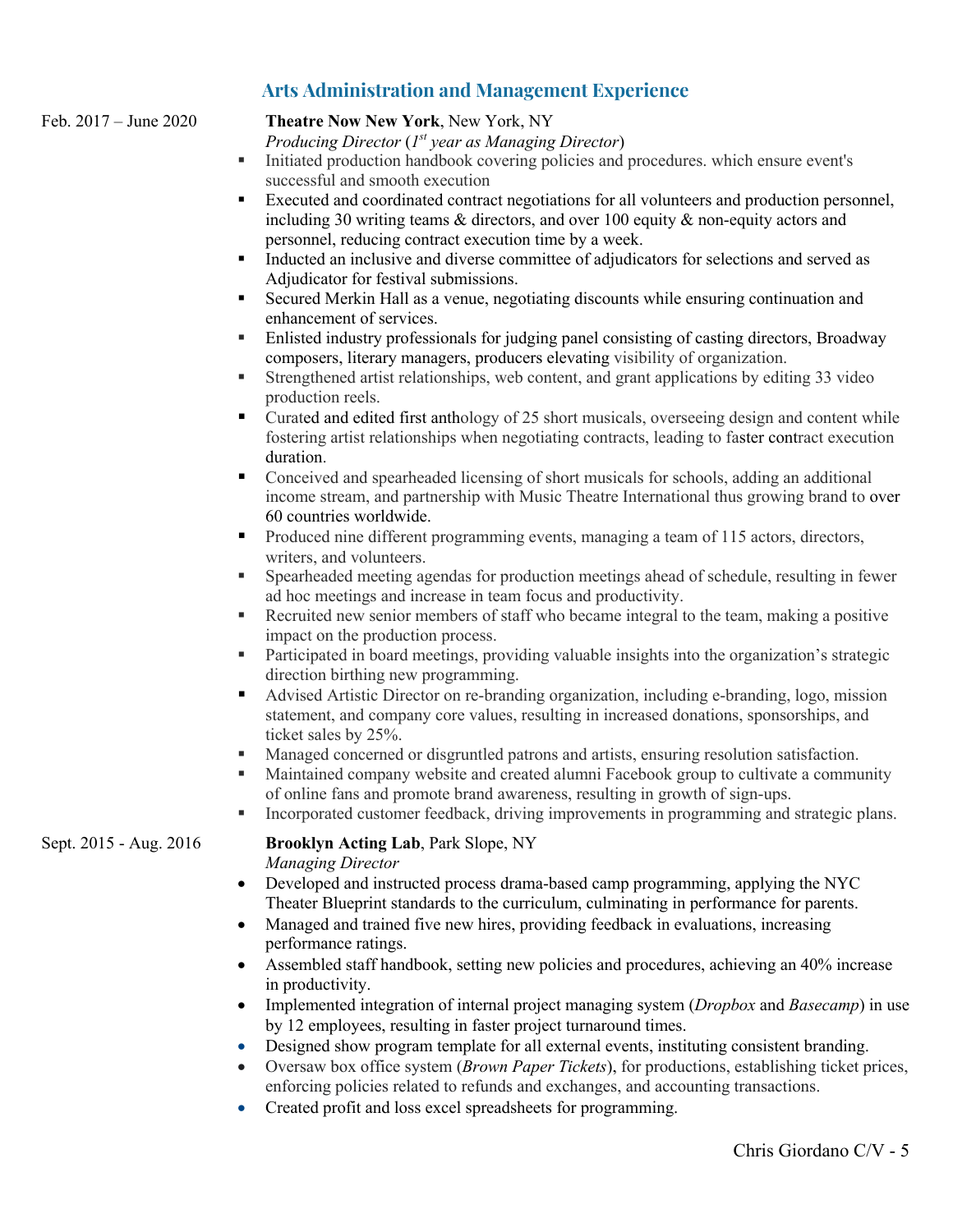# **Affiliations**

#### **Educational Theatre Association**

## Member (June 2017-Current)

- Musical Solo Adjudicator: 9<sup>th</sup> Annual NY Educational Theatre Festival
- Taught Cold Readings Workshop at  $10^{th}$  Annual NY Educational Theatre Festival

#### **NYC Arts in Education Roundtable**

Member (2017-2019)

- Volunteered on the Teaching Artists Affairs Committee.
- Blog Contributor: "Maintaining Parallel Careers; A Teaching Artist Perspective."

#### **Samuel French Off-Off Broadway Short Play Festival**

• Play Adjudicator for the 43rd and  $44<sup>th</sup>$  Annual Festival

#### **Screen Actors Guild - American Federation of Television and Radio Artists (SAG-AFTRA)**

Union member (2012-Current)

• Six years of Television and Film set experience as stand-in, photo double, and background acting work under the union.

#### **The Teaching Artist Podcast**

*Host & Creator*

## **Education**

#### **The City College of New York**

Master of Science in Education: Educational Theatre (GPA: 3.9) Thesis; Ethnotheatre Performance and Paper: "Land of the Free, Home of the Brave: A Qualitive Research on the Effects of the DACA Repeal to Families in America"

#### **Pace University, NYC**

Bachelor of Fine Arts: Musical Theatre Bachelor of Arts: Theatre Arts Directing, Dance Minor (GPA: 3.4)

### **Certifications**

NYSED: (BPSS) - Licensed Private Career School Teacher in Acting (exp: 10/22) NYSED: Theatre Classroom K-12 (exp: 8/31/27) NYSED: CTE Drama 7-12 (exp: 1/31/27) NYSED: Level 1 Teaching Assistant (exp: 1/31/24) Lifetime Arts, Creative Aging Mentorship Program Certification Courses: Autism Awareness, Violence Prevention, Recognizing Child Abuse

## **Trainings and Professional Development**

## **American Musical Dramatic Academy**

Accessibility: Your Role in Helping Create an Accessible & Inclusive Campus Community Inclusion and Equity at AMDA: Why Now? AMDA's New Path LGBTQ+ Allyship: Part 1 & 2 Anti-Racism Practices in the Classroom

## **Briarcliff Manor Union Free School District**

Representation Matters Using Nearpod in Hybrid and Remote Learning  $Opportunity + Access + Empowerment = Efficacy$ Integrating Culturally Responsive Teaching Practices in Elementary Curriculum Compliance Training - NYS Mandated Videos